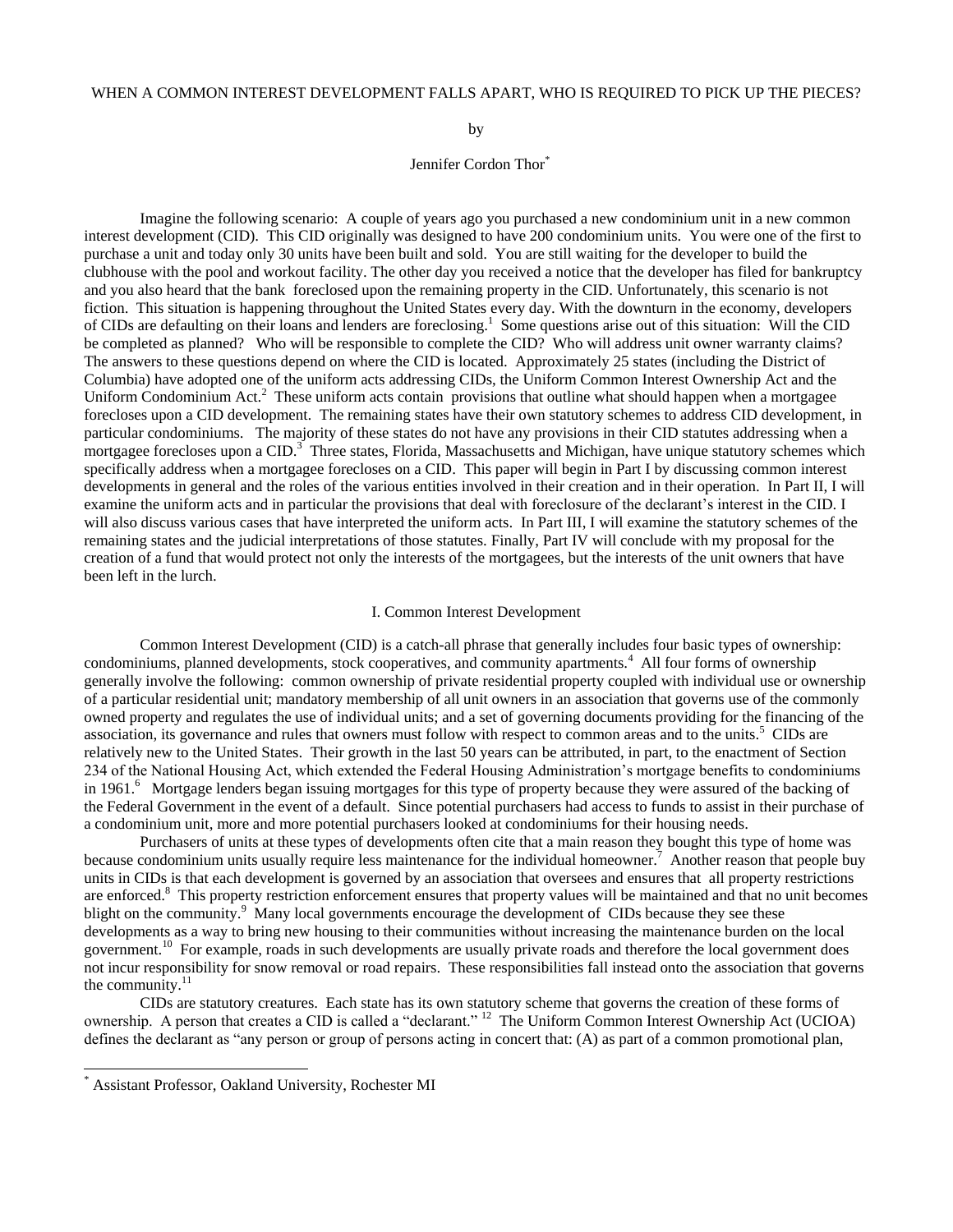offers to dispose of its interest of the person or group of persons in a unit not previously disposed of; or (B) reserves or succeeds to any special declarant right; or (C) applies for registration of a common interest community..."<sup>13</sup>

Prior to creating a CID, the declarant typically acquires land upon which it wishes to establish the CID and obtains financing for the project. In order to create the CID, the declarant has to record the declaration in the local land records.<sup>14</sup> Generally, the declaration has to contain the following information: the name of the community, a legal description of the land included in the development, the maximum number of units that the declarant reserves the right to create, a description of the boundaries of each unit, a description of the common areas, a description of development rights (i.e. to add land to the community, to create more units, to create additional common areas or to withdraw units), a description of the special declarant rights (the right to complete improvements, exercise development rights, maintain a sales office, use easements in the community, merge community associations, the right to appoint/remove members to the board of the association while under declarant control), an allocation of each unit's interest in the community, and easements that affect the property.<sup>15</sup> Another requirement of the declaration is that the site plan or plat map must be included when it is recorded.<sup>16</sup> The declarant is required to label improvements on the site plan as "MUST BE BUILT" or "NEED NOT BE BUILT."<sup>17</sup> The declarant then is bound to build any improvement that is labeled "must be built" or that is not labeled "need not be built." A purchaser of a new unit in a CID can verify what amenities will be built in the CID by verifying if it is labeled "must be built." If it is not labeled in that fashion, then that amenity does not have to be built by the declarant.<sup>18</sup>

The declaration also sets forth any special declarant rights that the declarant wants to reserve for itself. If the declarant wants the right to withdraw some units from the CID, then it must specifically say so in the declaration when it is first recorded. If the declarant wants to be able to add units and/or land to the CID, then the original declaration must provide the declarant with that ability. Other special declarant rights that must be listed in the declaration include the right of the declarant to maintain models and sales offices at the CID, the ability of the declarant to appoint certain members to the association and the ability to exempt declarant owned units from association assessments.<sup>19</sup>

In addition to the rights and obligations of the declarant that are found in statutes or the declaration, there are also obligations and rights that arise via contract between the declarant and the purchasers of the units. These obligations usually take the form of warranties. A declarant may include express warranties regarding the construction of the unit and the common areas within the written purchase agreement or through other disclosures that may be required by statute.<sup>20</sup> In addition to express warranties, implied warranties also arise in the sale of units in CIDs.<sup>21</sup>

Thus, a declarant has many obligations when it creates a CID. It must comply with the relevant state statute; it must satisfy its lenders and investors; it must follow the site plans that are recorded with the declaration and build the items that are labeled "must be built;" and it must satisfy any warranty claim made by a unit owner. Most declarants meet these obligations; increasingly, however, many are not.<sup>22</sup> This paper addresses the situation where the CID development has fallen apart; all of the units and amenities have not been built, the original declarant is under financial stress and its mortgage lender has foreclosed. Who then is responsible to honor the requirements of the various statutes, the declarations, and the individual purchase agreements entered into between the declarant and the unit owners? Who has to pick up the pieces? We will first look at how the uniform acts address this situation.

### II. Uniform Acts

### A. Uniform Common Interest Ownership Act (UCIOA) and Uniform Condominium Act (UCA)

Approximately twenty-five jurisdictions have enacted some form of the uniform acts, the UCIOA<sup>23</sup> or the UCA<sup>24</sup> (some with modifications), to address the development of CIDs within their states. States that have enacted the uniform acts are not immune to the problem of mortgagees foreclosing upon a CID development. In Norfolk, Virginia, an upscale condominium development opened in 2008. By February of 2011, the declarant had only sold two units and it's lender was foreclosing.<sup>25</sup> Who will complete this development? Will the two purchasers who bought their units from the declarant get warranty issues addressed? Is the mortgagee now the declarant? Let us examine the uniform acts to see how those questions will be answered.

Each of the uniform acts contain a section that specifically deals with the scenario where a person has acquired the declarant's interest in the CID through a mortgage foreclosure process.<sup>26</sup> Section 3-104 of the UCIOA provides in part:

[...] (c) Unless otherwise provided in a mortgage instrument, deed of trust, or other agreement creating a security interest, in case of foreclosure of a security interest, sale by a trustee under an agreement creating a security interest, tax sale, judicial sale, or sale under Bankruptcy Code or receivership proceedings, of any units owned by a declarant or real estate in a common interest community subject to development rights, a person acquiring title to all the property being foreclosed or sold, but only upon his request, succeeds to all special declarant rights related to that property held by that declarant, or only to any rights reserved in the declaration […]and held by that declarant to maintain models, sales offices, and signs. The judgment or instrument conveying title must provide for transfer of only the special declarant rights requested. […]<sup>27</sup>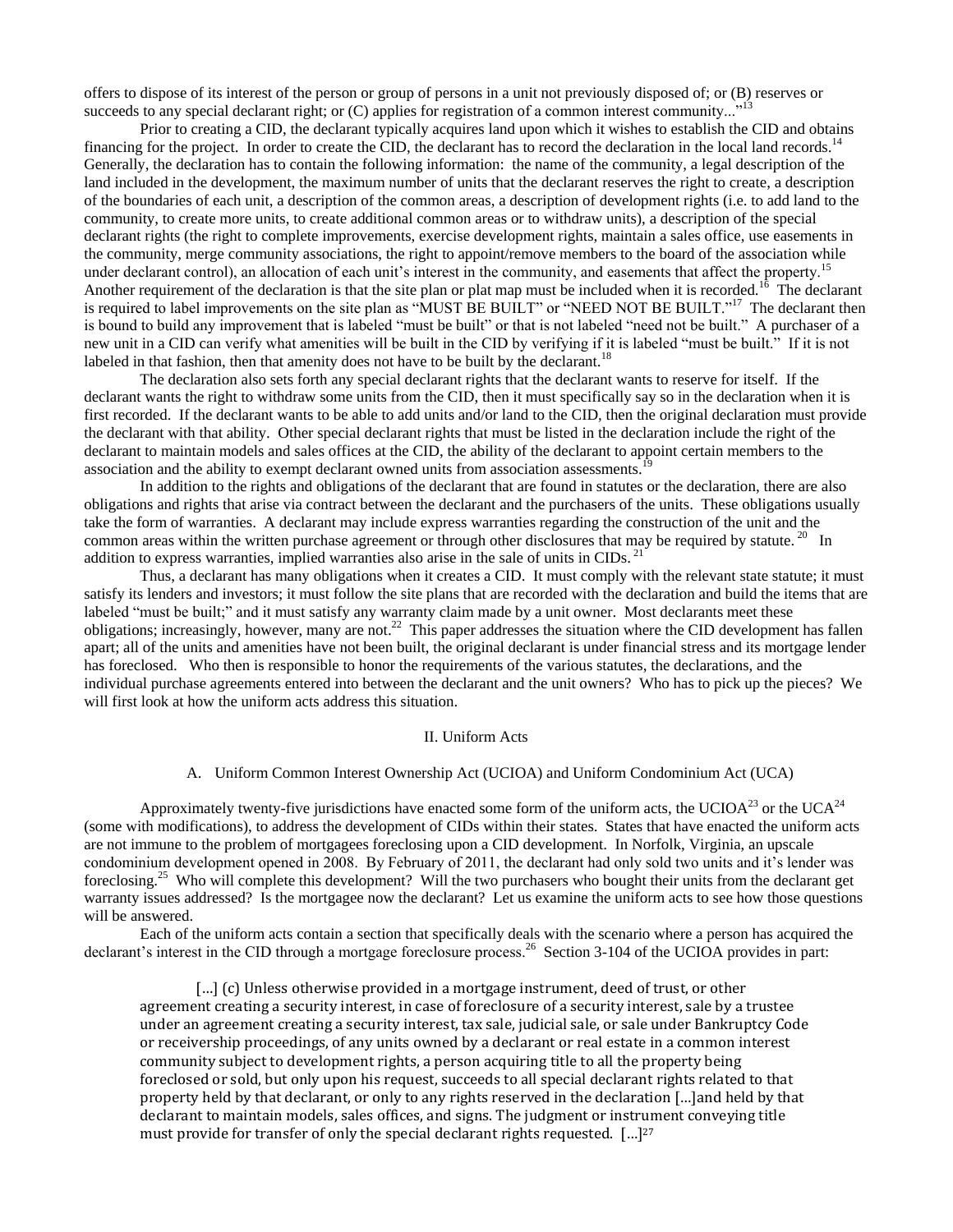The comments to Section 3-104 of the UCIOA<sup>28</sup> state that this section is meant to address the problem that arises when a declarant transfers its interest in a CID. There are two parts to the problem – first, "what obligations and liabilities to unit owners (both existing and future) should a declarant retain;" and second, "what obligations and liabilities may fairly be imposed upon the declarant's successor in interest."<sup>29</sup> This section of the UCIOA is meant to offer some protections to both the unit owners and innocent successors in interest to the declarant, in particular those successors who obtained an interest in the CID merely through a debt security.<sup>30</sup>

Under Section 3-104, the original declarant who loses its interest in the CID through foreclosure continues to be liable for any warranty obligations imposed by the act.<sup>31</sup> Warranties imposed by the uniform acts include express warranties created by any affirmation of quality found in a purchase agreement, sales brochure or a sales model of a unit.<sup>32</sup> An implied warranty of quality also arises under the uniform acts. This means that the declarant warrants that the unit and its common elements will be free from defective materials and that the CID was build according to local law and according to standards found in the construction and sound engineering industries.<sup>33</sup> A declarant's ability to waive implied warranties is limited when the units are for residential use.<sup>34</sup> The original declarant is liable to any unit owner with a warranty claim whether the declarant sold that particular unit or not. The UCIOA does not require that there be privity of contract in order for a unit owner to pursue an action against the declarant for a breach of warranty claim.35 Thus, if a unit owner sells their unit to another party, the original declarant is still responsible for any warranty items regarding that unit or common areas made by a successor purchaser. So even though a declarant may no longer own any units or land in the CID, it is still liable for defects in units and in common areas.<sup>36</sup>

Although the uniform acts continue to hold the original declarant responsible after it has lost its interest in the CID, this does not mean that the party that obtained the declarant's interest through a mortgage foreclosure proceeding owes no duties to the current unit owners. To the contrary, the UCOIA holds the successor in interest liable for certain aspects of the CID as well. If the successor wants to exercise any development rights or "special declarant rights," then the successor must specifically request those rights in writing. 37 Unless the mortgage documents say otherwise, the person acquiring title to the foreclosed upon CID succeeds to all special declarant rights, but only upon his request.38 Special declarant rights include those rights to expand the CID, to contract the CID, to appoint members to the board of directors of the association, and to have a sales office/model at the CID.39 If a successor to the declarant decides that it wants to have those special declarant rights, then by requesting them the successor becomes liable for any obligations imposed by the act or the declaration except for misrepresentations made by the previous declarant, warranty obligations made by previous declarant, breaches of fiduciary duties owed by the previous declarant or any liability incurred by a previous declarant after the CID was transferred to the successor declarant.40 Most importantly, when a successor declarant accepts the special declarant rights, then it becomes liable to build and complete any item or improvement that appears on a site plan that is labeled "must be built" or that is not labeled "need not be built."<sup>41</sup> This assures unit owners already in the CID, that even though the declarant is no longer in the picture, amenities and improvements that were promised will get built in spite of the fact that there is a successor declarant involved.<sup>42</sup>

A mortgagee may not want to assume all of the special declarant rights and liability for those items imposed by the act; therefore, the act allows parties who acquire title to the declarant's interest in a CID through foreclosure to specifically state that they do not want any or all of the special declarant rights. A successor to the declarant can state that it only wants the ability to maintain a sales office/model to sell existing units or that it only wishes to hold onto the special declarant rights in order to transfer those rights to someone else at a later date.<sup>43</sup> This election is done by filing a document in the land records in the county in which the CID is located.<sup>44</sup> The successor also has the option to not take any special declarant rights. If the successor elects to retain no special declarant rights then no one may exercise the special declarant rights. 45 In that situation the successor is not liable for any obligations under the act or the declaration.

When a successor declares that it only intends to keep the special declarant rights in order to maintain models, sales offices and signs, that successor will not be liable for any obligation as a declarant, except for filing of a public statement (if required) and for any liability arising out of the maintaining of the models and sales offices. <sup>46</sup> A mortgagee who succeeds to the declarant's interest via foreclosure also has the option to retain all of the special declarant rights, but claim that they are doing so only because they intend to transfer all of those rights to another person or entity.47 The mortgagee that is holding onto the special declarant rights for someone else may not exercise any of those rights, except to appoint members to the board of directors of the association.48 So long as the successor declarant does not exercise any of those rights, then it does not face any liability as a declarant.<sup>49</sup> If the mortgagee cannot find another person or entity to transfer those rights to, then the mortgagee may record a document in the land records indicating that it now intends to assert those special declarant rights.<sup>50</sup> The uniform acts do not contain a time period or time limit during which the mortgagee must transfer those rights. A mortgagee in that situation could hold onto those rights for quite a long period time and possibly let the CID fall into a state of disrepair. In order to prevent that from happening, one state, Alaska, has directly addressed this issue.51 When Alaska adopted the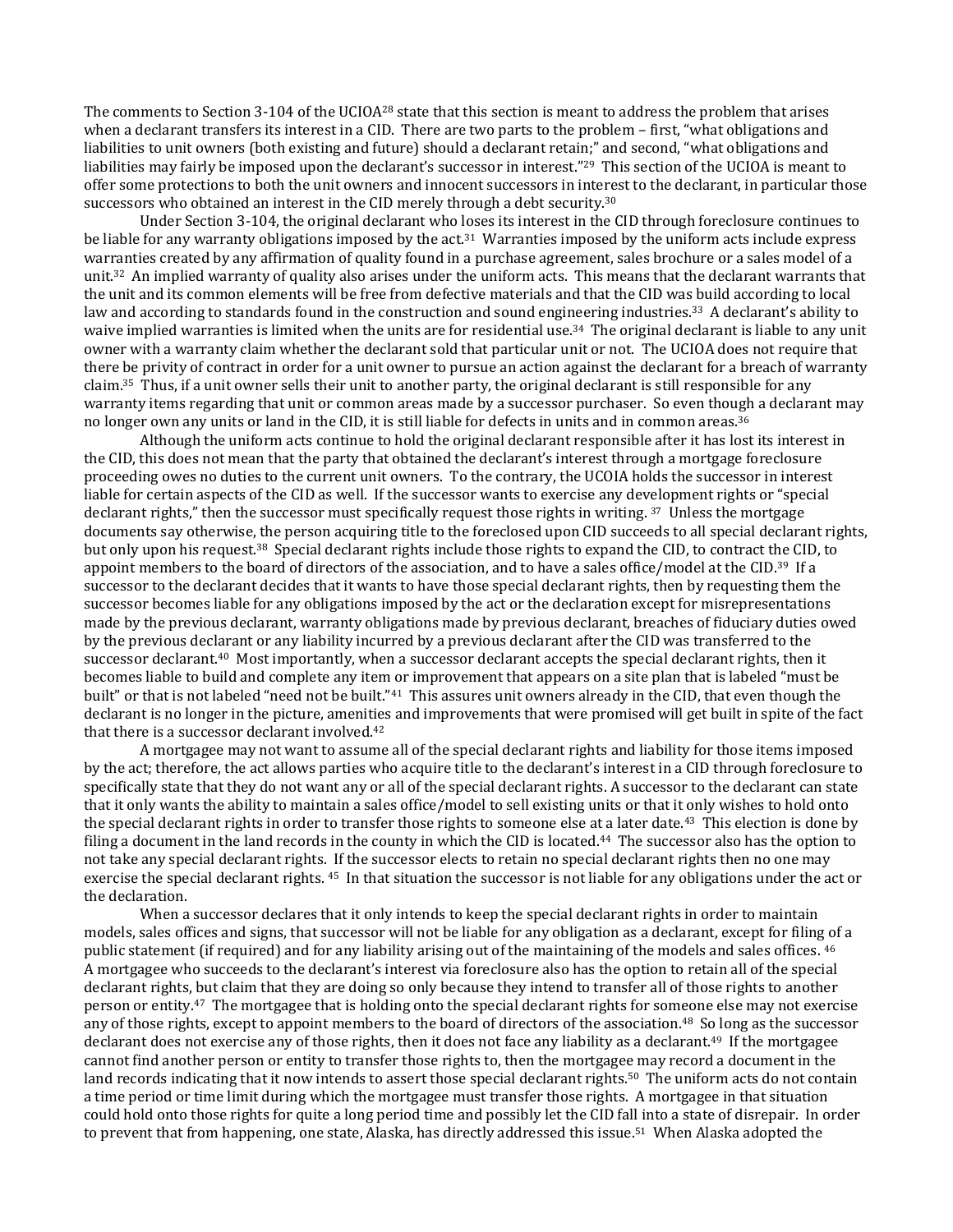UCIOA, it added a provision wherein if the mortgagee did not transfer those special declarant rights within one year to another person or entity, then the mortgagee becomes the successor declarant with all of the special declarant rights and obligations.<sup>52</sup>

When a mortgagee forecloses on a CID, it has four options. What will happen in the Norfolk, Virginia condominium development<sup>53</sup> will depend on what option the mortgagee selected. First, the mortgagee can decline to take any special declarant rights. By doing so, it incurs no liability to unit owners. Second, it could elect to only maintain a sales office to sell existing units. Again, by making this election, it faces no liability to the unit owners. Third, it can take special declarant rights, but only to hold them for someone else. This option imposes no liability on the mortgagee to unit owners as well. Fourth and finally, it can request all special declarant rights. This election exposes the mortgagee to liability to build items not labeled "need not be built" and for implied warranties that arise under the uniform acts.

## B. Case Law Discussing Section 3-104 of the Uniform Acts

There is very little published case law interpreting Section 3-104 of either of the uniform acts. When issues regarding this section arise, the courts have been asked to determine if the mortgagee became the successor declarant under the act and what obligations if any, did that mortgagee owe to the unit owners. In *Southwick at Milford Condo.*  Ass'n. Inc. v. 523 Wheelers Farm Road, Milford, LLC,<sup>54</sup> the Connecticut Supreme Court was called upon to determine the interest that the mortgagee obtained at foreclosure of the CID. The original declarant in *Southwick* proposed to build the CID in two phases. Phase 2 was part of the development; however, the declarant reserved the special declarant right to remove Phase 2 from the CID. On the site plan, the original declarant labeled everything in Phase 2 as "need not be built" except for a clubhouse and 2 gazebos. The declaration also contained a provision that stated that special declarant rights could only be exercised so long as the declarant was under any warranty obligations, owned any units in the CID or for 20 years from the date of recording the declaration, "whichever is sooner."55 The original declarant ran into financial difficulties and its lender/mortgagee foreclosed. During the foreclosure the mortgagee requested all of the special declarant rights. The mortgagee then transferred its interest in the CID and all of the special declarant rights to the defendant in the case, 523 Wheelers Farm Road, Milford, LLC ("523 Wheelers").56 Three years after it received its interest in the CID, 523 Wheelers decided that it wanted to develop Phase 2 of the CID. The association of unit owners brought suit to stop the development of Phase 2 arguing that the special declarant rights no longer existed because the declarant had reserved the right to remove that parcel from the CID, the declarant did not own any units and the warranty obligations were nonexistent at that time.57 523 Wheelers stipulated that it did not own any units and that it had no warranty obligations to the unit owners.58 It maintained that it still owed an obligation to the unit owners though because the clubhouse and 2 gazebos were not labeled on the site plans as "need not be built" and therefore as successor declarant it was obligated to build those items and thus, its special declarant rights were not terminated.59 The Connecticut Supreme Court found in favor of 523 Wheelers. The Court found that a declarant had a mandatory obligation to complete all improvements depicted on the site plan that are not labeled "need not be built." The Court went on to say "if the legislature had intended to create any exception to this rule, including one for improvements that are located on land that the developer has reserved the right to remove from the development, we must assume that it would have said so expressly."60 The Court went on to hold that successor declarant, 523 Wheeler was required to build the clubhouse and 2 gazebos and as such, its special declarant rights had not expired and it was allowed to continue with development of Phase 2.

In *Mayflower Square Condo. Ass'n. v. KMalm, Inc.*<sup>61</sup> the original declarant converted a 64 unit apartment complex into a condominium with an underground parking garage. The original declarant added a parcel of land to the rear of the apartment and the plans indicated that 12 townhouses would be built on that added parcel of land. The declaration for the condominium allocated parking spaces in the parking garage to the 12 – yet to be built – townhouses. The original declarant filed for bankruptcy. The bankruptcy trustee executed a deed conveying title to the condominium units (except for the ones already sold to third parties), the right to use the garage and all special declarant rights to defendant KMalm, Inc. 62 After four years had passed, KMalm had not begun to build any of the townhouses. It also had not paid any assessments on the parking garage for the townhouse units, so the condominium owners' association initiated this action to collect those unpaid assessments for the parking spaces.63 KMalm argued that because the townhouse units were not built, that it did not own the townhouse units.64 The Commonwealth Court of Pennsylvania found in favor of the association relying on language found in the declaration and because KMalm requested the special declarant rights as found in the deed executed by the bankruptcy trustee. Therefore, the court held KMalm liable for the assessments on the parking spaces.<sup>65</sup>

In *Greensleeves, Inc. v. Lee's Wharf Marina Association*, <sup>66</sup> the Rhode Island Supreme Court was asked to determine if a successor declarant held special declarant rights in a condominium made up of dock slips and parking spaces. The original declarant was foreclosed upon by its mortgagee. That mortgagee did not request special declarant rights and nothing was recorded in the land records indicating that those special declarant rights were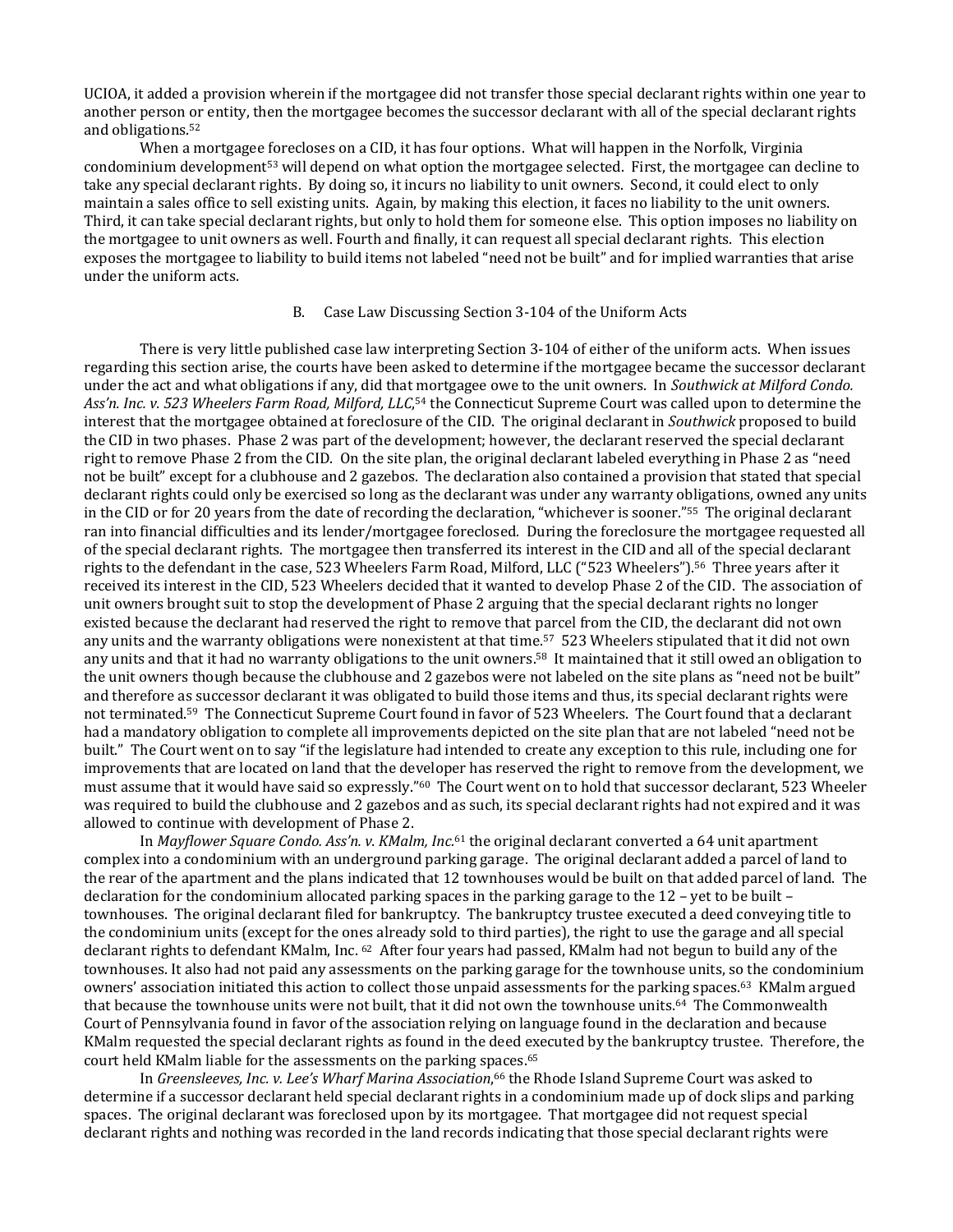transferred during the foreclosure.<sup>67</sup> The original declarant's interest in this CID changed hands a couple of times until it wound up being conveyed to Greensleeves, Inc. Greensleeves argued that the interest was "conveyed free of any special declarant rights or correlative obligations."<sup>68</sup> The Court found that under the UCA, a person only succeeds to special declarant rights and obligations upon their request and it must be evident in the land records.<sup>69</sup> Since there was no evidence in the land records of Greensleeves requesting or accepting a transfer of those rights, the court found that Greensleeves did not have special declarant rights.

There have been very few published cases from the states' highest courts interpreting Section 3-104 of the uniform acts. In the few cases that we have though, it is clear that if the document evidencing the transfer to the successor declarant refers to special declarant rights, then that successor declarant cannot avoid liability under the uniform acts. With the downturn in the economy and as more and more cases make their way through the nation's court systems we may see more lenders declining special declarant rights in order to avoid liability. When that happens we will see whether the courts will uphold the uniform acts' language requiring the successor declarant to request special declarant rights. In the absence of such a request, whether the courts will impose liability upon the successor declarant in order to protect innocent unit owners.

## III. The Non-Uniform Act Jurisdictions

The remaining states have enacted their own common interest development legislation to govern the creation and regulation of CIDs. The majority of these states have statutes that do not address the issue of successor declarant liability, let alone, when that successor declarant is the mortgagee who obtained title through foreclosure.<sup>70</sup> Some states have statutes that define a declarant to include a person who succeeds to the declarant's interest; but beyond that they do not address the situation when a mortgagee takes that interest through a foreclosure process.<sup>71</sup> Only three states have enacted specific legislation to address when a CID's declarant transfers its interest in the CID through a foreclosure process. Those states are: Florida, Massachusetts and Michigan.

A. Florida

Typically under Florida law, when a mortgagee foreclosed upon a condominium development, the mortgagee stepped into the shoes of the developer<sup>72</sup> and was responsible to follow the Florida Condominium Act when it sold units or completed the development.<sup>73</sup> However, as the economy took a turn for the worse in the late 2000s, the Florida condominium market was at a standstill. Mortgagees were not foreclosing on developments and developers were left with a large number of unsold units in their inventories. The Distressed Condominium Relief Act<sup>74</sup> was enacted to address this situation. Florida's legislature described the problem as follows:

(1)The Legislature acknowledges the massive downturn in the condominium market which has occurred throughout the state and the impact of such downturn on developers, lenders, unit owners, and condominium associations. Numerous condominium projects have failed or are in the process of failing such that the condominium has a small percentage of third-party unit owners as compared to the unsold inventory of units. As a result of the inability to find purchasers for this inventory of units, which results in part from the devaluing of real estate in this state, developers are unable to satisfy the requirements of their lenders, leading to defaults on mortgages. Consequently, lenders are faced with the task of finding a solution to the problem in order to receive payment for their investments.<sup>75</sup>

In an effort to encourage developers of distressed condominiums to transfer ownership of unsold units to other entities, the legislature created two types of transferees. The first is called the bulk assignee, which is a person who has acquired more than seven condominiums units and receives an assignment of some or all of the rights of the developer.<sup>76</sup> These rights include the right to maintain models/sales offices. The second type of transferee is called the bulk buyer. The bulk buyer is a person who acquires more than seven condominium units, but does not receive an assignment of any developer rights.<sup> $7\text{ }$ </sup> A bulk assignee assumes liability for all duties and responsibilities of the developer under the condominium act or the declaration except for warranties, audits while under developer control and for actions taken by the board of administration while under the original developer's control. However, the bulk assignee is also responsible to fund certain reserve accounts if there is a shortfall.<sup>78</sup> A bulk buyer is only liable for the duties and responsibilities of the developer to the extent that the bulk buyer expressly assumes them in writing.<sup>79</sup> A person may only be characterized as a bulk assignee or a bulk buyer if they acquired the units while this act in effect and there can only be one bulk assignee per condominium development.<sup>80</sup> The developers' rights may be assigned by the developer, a previous bulk assignee or a court acting on behalf of a developer or previous bulk assignee.<sup>81</sup> If a lender acquires title to more than seven units and receives an assignment of developer rights (either from the developer or from the court in a foreclosure proceeding), the lender is responsible to build/complete units and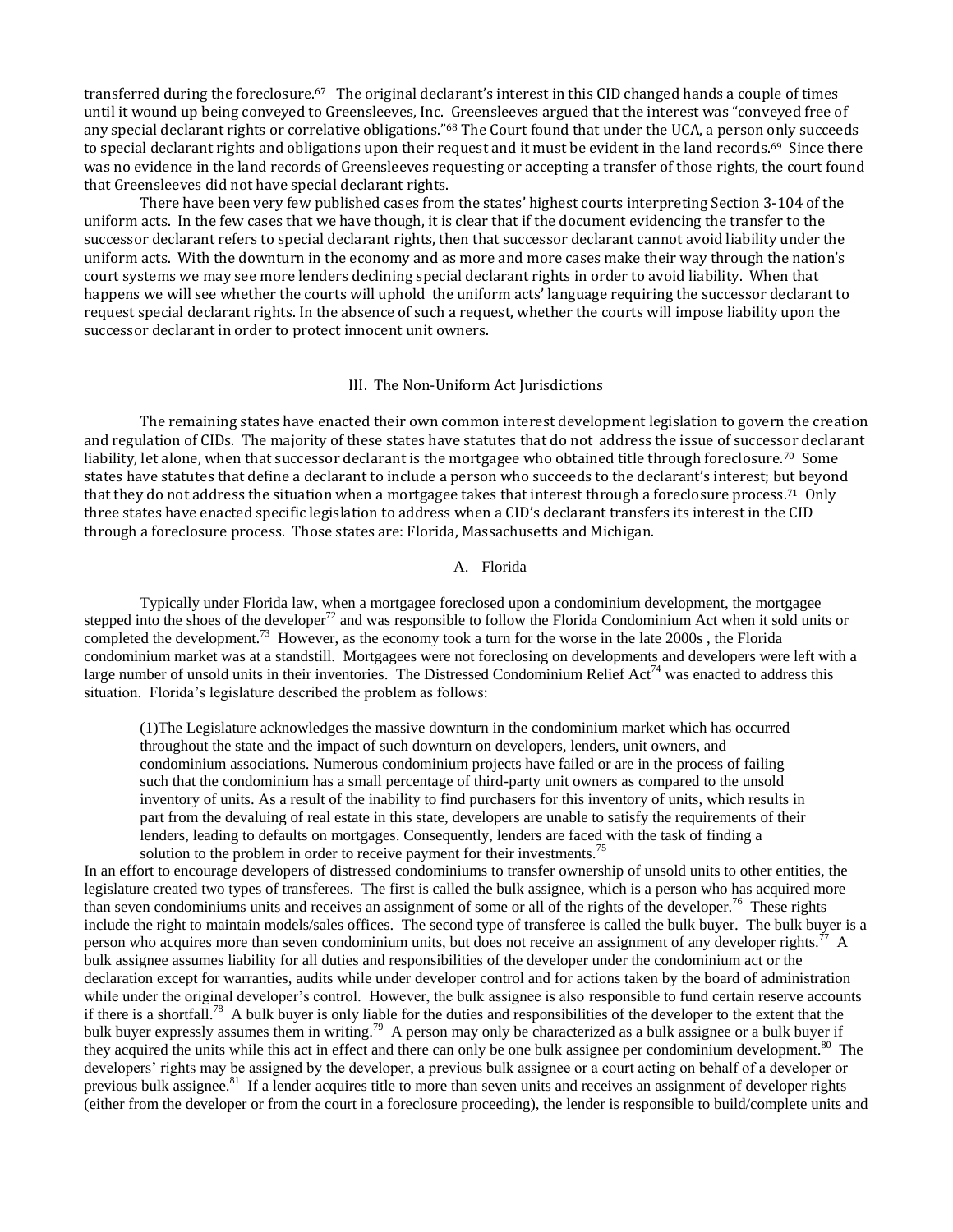amenities listed on the survey as not substantially completed.<sup>82</sup> As this is a relatively new statute, we are still in the process of evaluating its impact. As of yet, there have been no published cases interpreting this new statute.

The legislation does not appear to solve the problem of distressed condominiums and appears to be more of a facesaving device for developers. Developers will be able to transfer 8 or more units to multiple bulk buyers (those that assume no liability for completing the project) at a single condominium. These developers will then be able to state they successfully completed and sold all of the units at the condominium; therefore, the condominium is no longer distressed. But what about the innocent unit owners? This act does not provide these innocent unit owners with any relief. Furthermore, although the act prohibits bulk assignees and bulk buyers from being an "insider,"<sup>83</sup> the Act does not appear to prohibit the shareholders of a corporate developer from forming another corporate entity and transferring units to that newly created entity.<sup>84</sup> These developers look successful on paper, but the unit owners are still left with little to no recourse for warranty claims and for having the condominium completed as planned with the amenities they desire.

#### B. Massachusetts

Massachusetts has addressed the situation when a lender forecloses upon a condominium development in a straightforward manner. "In the event of a foreclosure upon a condominium development, the lender taking over the project shall succeed to any obligations the developer has with the unit owners and to the tenants, except that the developers shall remain liable for any misrepresentation already made and for warranties on work done prior to the transfer."<sup>85</sup> Under Massachusetts law the original developer continues to be liable for warranties and misrepresentations; however, a broad reading of this statute provides that the foreclosing lending may be liable as well. The lender succeeds to any obligations owed to the unit owners. That would include any and all warranty work. This statute provides the most protection to unit owners no matter how many units the lender forecloses upon. Arguably, a lender could acquire the last unit owned by the developer and that lender could be held liable for the developer's obligations. In order to avoid that liability, lenders have tried to avoid foreclosing on CIDs.

In *Maloney v. Boston Five Cents Savings Bank, FSB<sup>86</sup>* a lender took title to a condominium development through a deed in lieu of foreclosure.<sup>87</sup> The trustees of the unit owners association sued the lender for defects in the common areas.<sup>88</sup> The lender defended the action based upon the argument that since they did not foreclose on the property, they were not liable under the act.<sup>89</sup> In determining that a deed in lieu of foreclosure triggered liability to the lender under this provision of the condominium act, the Supreme Judicial Court looked at the intent of the act.<sup>90</sup> The Court found that the intent of the act was to impose liability on lenders that take over a development.<sup>91</sup> Allowing lenders to avoid liability under the act by taking deeds in lieu of foreclosure instead of going through the foreclosure process would make this provision of the act an empty shell.<sup>92</sup> Therefore, the Court held that deeds in lieu of foreclosure, for purposes of the condominium act only, were equivalent to the foreclosure process and the lender can be held liable.<sup> $93$ </sup> On remand, the trial court found that the lender, under the act, could be held liable for all claims against the developer including negligent construction, breach of warranty and breach of fiduciary duty.<sup>94</sup>

## C. Michigan

Michigan's condominium act defines a "successor developer"<sup>95</sup> as "a person who acquires title to the lesser of 10 units or 75% of the units in a condominium project, other than a business condominium project, by foreclosure, deed in lieu of foreclosure, purchase, or similar transaction."<sup>96</sup> This term, successor developer, brings with it exposure to liability for those that obtain it. A successor developer<sup>97</sup> has to comply with the act before selling any units.<sup>98</sup> For example, a successor developer must prepare and distribute a disclosure statement to all potential purchasers.<sup>99</sup> The successor developer also assumes all express written contractual warranty obligations for defects in workmanship and materials undertaken by the developer,<sup>100</sup> but it does not incur any other contractual obligations entered into by original developer.<sup>101</sup> Michigan allows a successor developer to avoid liability for express contractual warranties of the developer if it obtains an insurance policy to cover all of the express warranty claims or if it establishes an escrow fund to cover warranty claims.<sup>102</sup> If the condominium is not a residential condominium, but a business condominium, then the successor developer does not incur any liability for express warranties given by the developer.<sup>103</sup> In addition, the act does not hold residential home builders, who do not construct or refurbish any of the common areas, liable for express contractual obligations of the developer as well.<sup>104</sup>

Michigan, like Massachusetts, provides a lot of protection to unit owners. Michigan obligates successor developers to follow the provisions of the condominium act and to assume responsibility for the express warranties entered into by the original developer. Unlike Massachusetts, successor developers are not liable for implied warranty claims. By requiring successor developers to follow the act, items labeled "must be built" on the site plan would need to be completed, just like under the uniform acts. Unlike the uniform acts, the Michigan statutory scheme does not offer much protection for an innocent mortgagee. When a mortgagee forecloses, it does so because it has not been receiving payments from the mortgagor. If the mortgagee acquires 10 units, not only does it assume obligations under the Act (of which it already had prior knowledge), but it now must assume responsibility for express warranties found in individual contracts between the developer and the unit owners. These express warranty obligations, most likely, would not be known by the mortgagee prior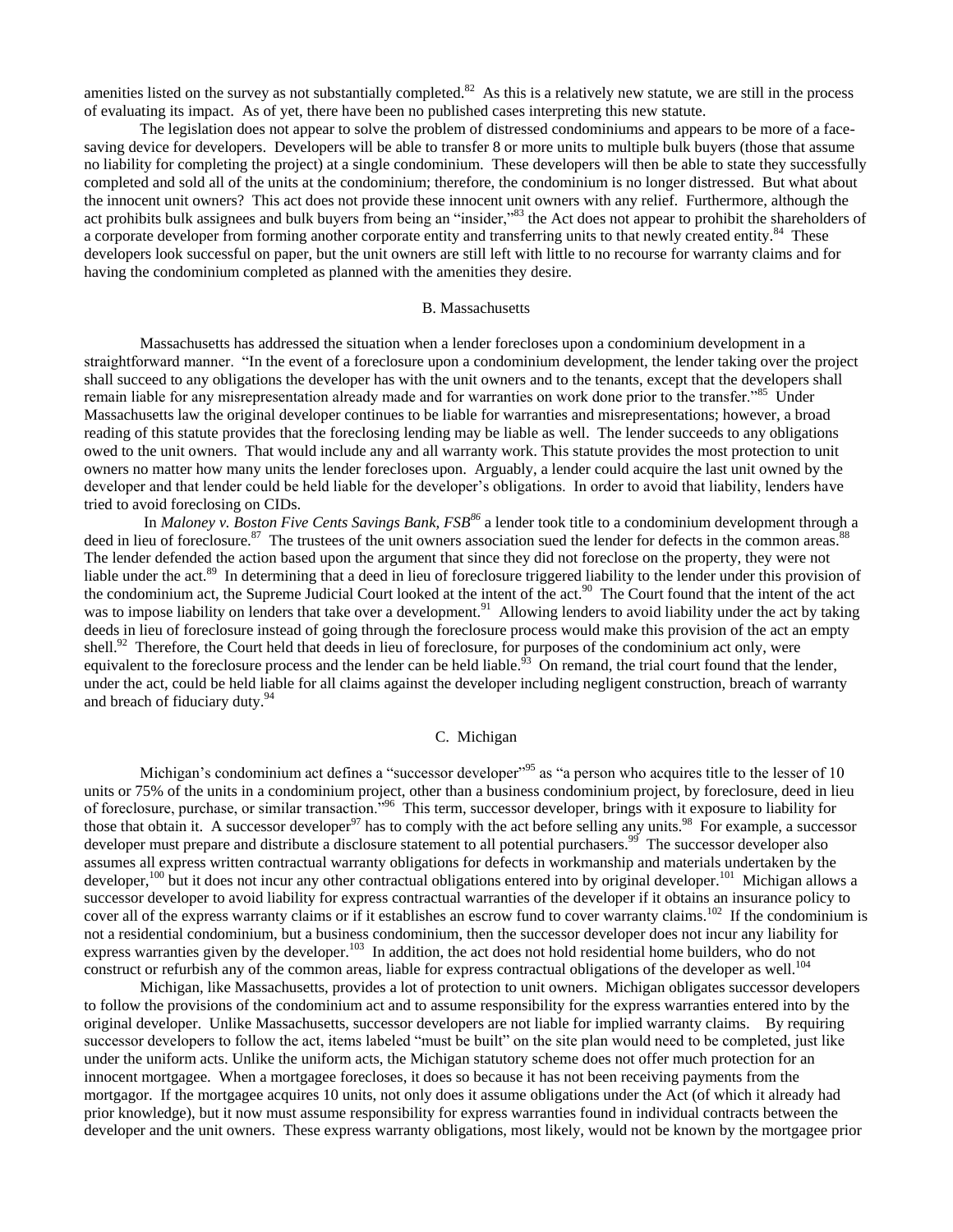to foreclosure. Unfortunately, because of this risk of liability for unknown express warranty obligations, a mortgagee in Michigan, like a mortgagee in Massachusetts, will look for alternatives to foreclosing on the CID. What is likely to happen is that mortgagees will let the property sit idle rather than incur the unknown liability.<sup>105</sup> This is the worst possible situation that could happen for all parties involved. The developer's goal of completing the condominium development will go unfulfilled; the unit owners are living in an unfinished development where monthly assessments will need to be increased to address the missing units not yet completed; and the mortgagee is losing value on its collateral as the property values decline. It is anticipated that mortgagees may litigate the issue of their liability; however, as of yet, Michigan's appellate courts have not addressed this section of the Michigan Condominium Act.

#### D. Cases in Non-Uniform Act States

Although many states have not addressed the problem of successor declarant liability in the case of foreclosure legislatively, many state courts have stepped in to address this issue. In *Westwood Investments, Inc. v Acord<sup>106</sup>*the Supreme Court of Idaho held that a mortgagee who obtained the declarant's interest in a Planned Unit Development (PUD) through foreclosure took that interest subject to the restrictions in the PUD and that the individual unit owners and association may assert their equitable rights against the mortgagee.<sup>107</sup>

The Illinois Court of Appeal had an opportunity to address the issue of whether a purchaser of real property can develop the property as an assignee of a declarant of a PUD when it purchased the property through a foreclosure sale and did not receive a written assignment of rights. In *Board of Managers of the Medinah on the Lake Homeowners Association v*  Bank of Ravenswood,<sup>108</sup> the court looked at the intent of the parties and the purpose of the mortgage documents and held that the purchaser could act as an assignee of the developer and develop the property.<sup>1</sup>

In *The Terrace Condominium Association v. Midlantic National Bank<sup>110</sup>*the defendant bank took title to a condominium development through a deed in lieu of foreclosure from the original developer.<sup>111</sup> When it took ownership of the twelve unit luxury condominium building, it represented to the public that it was now in charge of the construction and completion of the project.<sup>112</sup> At the time the bank took over there were at least \$1,000,000 worth of construction work yet to be completed.<sup>113</sup> After the condominium project came to be occupied by unit owners, a myriad of construction defects were discovered.<sup>114</sup> At first the bank made an effort to address all of the defects, but eventually the bank stopped addressing the concerns of the unit owners.<sup>115</sup> The association of unit owners eventually made the repairs and sued the bank to recover their costs. The bank argued that it was just a mortgagee in possession and should not be held liable for construction defects that were likely the result of work performed by the original developer.<sup>116</sup> The Court rejected that argument and held that once the bank took over construction, it assumed all of the obligations and responsibilities of the original developer. $117$ 

In *McNight v. Board of Directors, Anchor Pointe Boat-a-Minium Association, Inc.*<sup>118</sup>the Ohio Supreme Court had to decide, *inter alia,* whether a party that took a deed in lieu of foreclosure from the developer became the successor developer. The Court held that just because a party acquires an interest in a development through a deed in lieu of foreclosure, does not necessarily make that party a successor developer.<sup>119</sup> However, when that party starts to assume the role of developer by performing acts to promote the development and further develop the property, then it has taken on the role of the developer and cannot insulate itself from the duties, constraints and obligations of a developer.<sup>120</sup>

In the cases involving a mortgagee foreclosing on a declarant's interest in a CID, the majority of courts are going to find that the mortgagee succeeds to the declarant's interest and assumes the responsibilities and obligations associated with being a declarant. Although, this issue has not been litigated in all states, there does appear to be a trend in finding that the mortgagee will succeed to the rights of the declarant whether or not the declarant assigned those rights to the mortgagee.

#### IV. Conclusion

After reviewing all of the statutory schemes that regulate CIDs in the United States, it appears that there are no perfect solutions that protect both unit owners and lenders/mortgagees. For the most part, the legislation in place today protects the lenders/mortgagees from liability to unit owners. The uniform acts allow lenders/mortgagees to choose whether they want to take on any special declarant rights. If mortgagees choose not to take special declarant rights, then the unit owners can only pursue the original declarant for defects and warranty issues. The odds of successfully pursuing the original declarant for warranty repairs or for defective construction claims are slim in light of the original declarant's financial situation. Furthermore the CID may not be completed as originally envisioned.

Case law in those states that do not have the uniform acts and do not have any specific provisions regarding successor declarant liability in the event of a foreclosure, indicate that the foreclosing lender will be treated, at least in part, as a successor declarant. When foreclosing lender takes on the role as developer and promotes the development, the courts are more likely to hold that lender liable under the relevant act as a declarant. Thus, there is a trend of holding mortgagees liable for claims made by unit owners.

Although Florida's legislature expressed concern for the innocent unit owners in distressed condominium developments, it is unlikely that the Distressed Condominium Relief Act will provide unit owners much relief. That act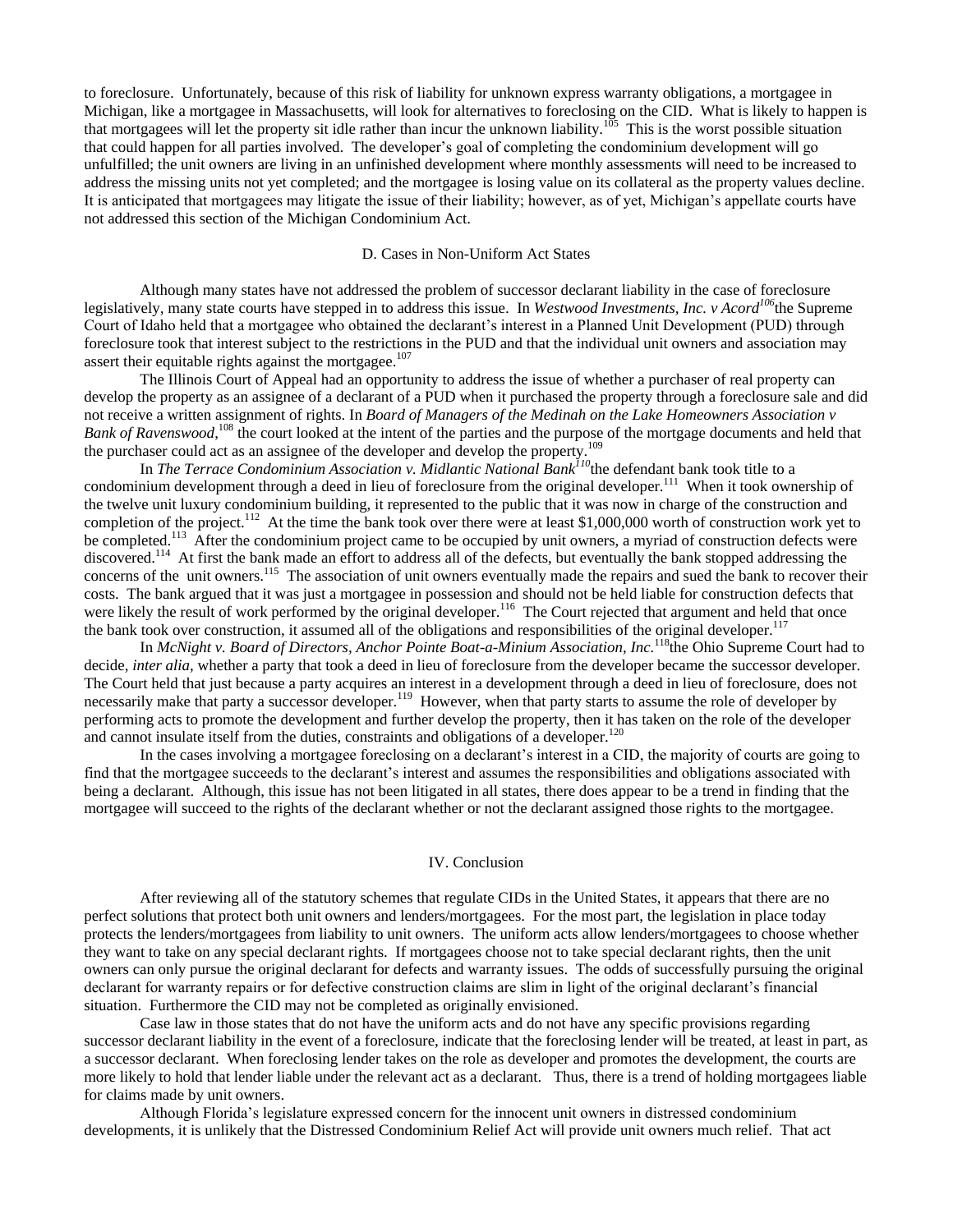limits the liability that bulk assignees incur by limiting the warranties they are liable for and bulk buyers only become liable for developer obligations if they expressly assume them. The likely result of the act will be to allow developers of distressed condominiums to be able to sell off their existing units in bundles of 8 or more to real estate speculators and then leave it up to the speculators to sell those units to individuals that will likely reside in them. The state will then be able to say that they accomplished their goal of relieving developers of the burden of having unsold units. However, warranty claims and construction defect claims may go unresolved.

The Michigan Condominium Act protects some unit owners. When a lender forecloses on 10 or more units in a condominium it is exposed to liability imposed by the Condominium Act and it faces unknown liability for express warranties that were given by the original developer. Lenders can easily appreciate the risks involved in foreclosing based upon the requirements of the act; however, exposing them to the additional risks of express warranties given to each individual unit owner (which can be found in each individual purchase agreement) may be too much of a risk for a lender/mortgagee to take.

Massachusetts has a simple and straightforward provision. If a lender forecloses on a development, then the lender is liable for any obligations owed to unit owners. However, the original developer is still liable for misrepresentations and warranties it gave. Lenders/mortgagees assume a lot of liability to unit owners when a CID goes into foreclosure. The case law demonstrates that the courts in Massachusetts will hold a lender liable for breach of warranties made by the original developer. As a result, it is predicted that lenders/mortgagees will look for other ways to get the return on their loans while limiting their liability to unit owners.

Lenders and potential purchasers of units in unfinished CIDs have great risks. In this economy, it is a leap of faith to invest in such a development and know that it will be completed as planned. Legislation that limits the liability of innocent lenders while also protecting the rights of the innocent unit owners will be difficult to create, but that should be the goal. The uniform acts are great building blocks, although they tend to favor limiting liability to the lenders by giving the lenders the option to not succeed to special declarant rights. Legislation that creates a CID unit owners relief fund or that requires declarants to purchase insurance policies to cover warranty claims may be a solution.<sup>121</sup> Many states have created homeowners construction funds to protect homeowners from the unscrupulous acts of unlicensed builders.<sup>122</sup> These funds are created by collecting license fees. A similar fund could be created to protect unit owners in distressed CIDs by possibly charging registration fees and/or annual fees to declarants. Creating this fund would give unit owners a place to turn when the declarant has walked away from its warranty obligations and the successor declarant is not liable to honor those warranties. This fund or insurance requirement would also limit the liability mortgagees face when foreclosing on a CID. The mortgagees would then be able to focus on selling existing units and completing amenities without having to address individual owner warranty claims. This solution would most likely not help existing CIDs, but it could help future CIDs and help those who have to pick up the pieces if that future CID falls apart.

1 See, i.e. Armen Hareyan, *Condo Construction Loan Delinquency Rates Not Pretty*, (May 7, 2009),

[http://www.huliq.com/1/80626/condo-construction-loan-delinquency-rates-not-pretty;](http://www.huliq.com/1/80626/condo-construction-loan-delinquency-rates-not-pretty) Michael M. Phillips, *America's Newest Land Baron: FDIC*, (November 17, 2009), [http://online.wsj.com/article/SB125840904423151209.html;](http://online.wsj.com/article/SB125840904423151209.html) Alby Gallun, *Foreclosure Suit Tarnishes Silver Tower Condo Project*, (March 10, 2010), [http://www.chicagorealestatedaily.com/article/20100310/CRED03/200037381/foreclosure-suit-tarnishes-silver-tower-condo](http://www.chicagorealestatedaily.com/article/20100310/CRED03/200037381/foreclosure-suit-tarnishes-silver-tower-condo-project)[project.](http://www.chicagorealestatedaily.com/article/20100310/CRED03/200037381/foreclosure-suit-tarnishes-silver-tower-condo-project)

<sup>2</sup> See *infra*, Part II. There are other uniform acts that touch on CID development as well. Those acts are the Uniform Planned Community Act, the Uniform Real Estate Cooperative Act and the Uniform Real Estate Time Share Act. This paper will only discuss the Uniform Common Interest Ownership Act and the Uniform Condominium Act.

3 See *infra,* Part III.

<sup>4</sup> EVAN MCKENZIE, PRIVATOPIA: HOMEOWNER ASSOCIATIONS AND THE RISE OF THE RESIDENTIAL PRIVATE GOVERNMENT, 126 (1994).

5 *Id.*

 $6$  12 U.S.C. 1715y(c))

<sup>7</sup> Casey Perkins, *Privatopia in Distress: The Impact of the Foreclosure Crisis on Homeowners' Associations*, 10 NEV. LAW J. 561, 565 (2010).

8 *Id.*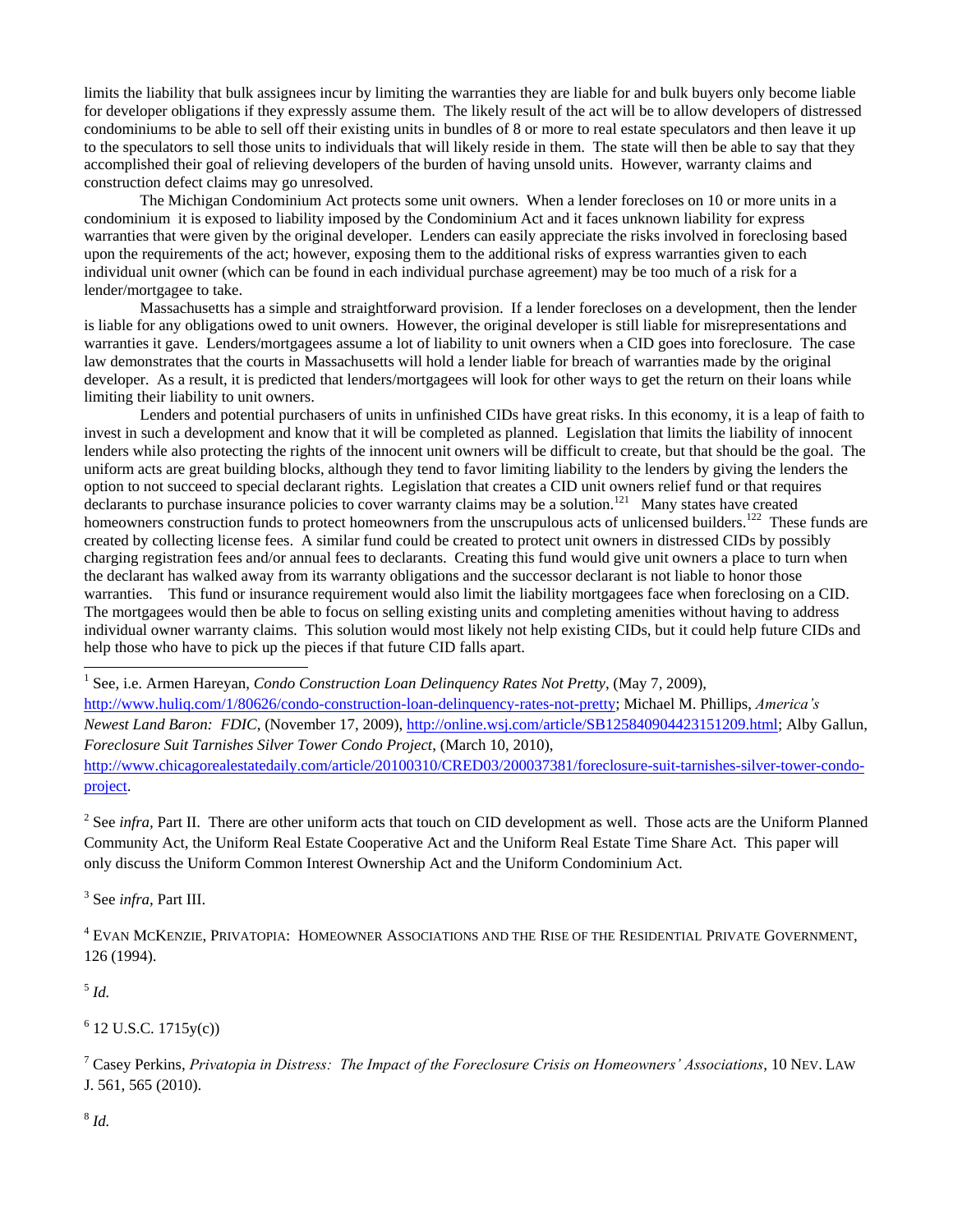$\overline{a}$  $9$  *Id.* When first created, the association of unit owners is controlled and run by the declarant. Since the declarant owns all of the units from the start, it has all of the allocated votes within the association. Eventually, as non-declarant unit owners become the majority of unit owners, the declarant loses control of the association as it has less votes to cast.

<sup>10</sup> Paula A. Franzese and Steven Siegel, *Trust and Community: The Common Interest Community as Metaphor and Paradox,* 72 MO. L. REV. 1111, 1120 (2007).

<sup>11</sup> *Id.*

 $12$  I will use the term "declarant" throughout this paper (for the most part) because the majority of jurisdictions throughout the United States use this term to describe the person who creates a CID as the declarant. That term is used by both uniform acts. Other jurisdictions may refer to this person as "developer." *Compare, i.e.* MICH. COMP. LAWS §559.106.

<sup>13</sup> Unif. Common Interest Ownership Act (hereinafter "UCIOA") §1-103(14) (1994) <http://www.law.upenn.edu/bll/archives/ulc/fnact99/1990s/ucioa94.htm>(Amended 2008) [http://www.law.upenn.edu/bll/archives/ulc/ucioa/2008am\\_approved.htm.](http://www.law.upenn.edu/bll/archives/ulc/ucioa/2008am_approved.htm) The Uniform Condominium Act (hereinafter ("UCA") has a similar definition except that the word "condominium" is inserted where "common interest community" would be. UCA §1-103(9) (1980) http://www.law.upenn.edu/bll/archives/ulc/fnact99/1980s/uca80.pdf.

<sup>14</sup> See, i.e. UCIOA §2-101. Please note that some jurisdictions call this document the "master deed." Compare, MICH. COMP. LAWS. §559.108.

<sup>15</sup> UCIOA §2-105.

<sup>16</sup> *Id.* §2-109. Does not apply to cooperatives.

 $17$  *Id.* §2-109(c).

 $18$  *Id.* 

<sup>19</sup> *Id.*

 $20$  UCIOA §4-113.

 $21$  UCIOA  $84-114$ .

<sup>22</sup> See *supra,* note 2.

<sup>23</sup> The states that have enacted a version of the Uniform Common Interest Ownership Act (UCIOA) are: Alaska - ALASKA STAT. §34.08.010 (2011) *et seq.;* Colorado – COLO. REV. STAT. §38-33.3-101 (2010) *et seq.*; Connecticut – CONN. GEN. STAT. §47-200 (2011) *et seq.*; Delaware – DEL. CODE ANN. tit. 25, §81-101 (2011) *et seq.*; Nevada – Nev. Rev. Stat. §116.001 (2011) *et seq.*; Vermont – VT. STAT. ANN. tit. 27A §1-101 (2011) *et seq.*; and West Virginia – W.VA. CODE §36B-101 (2011) *et seq.*

<sup>24</sup> The states that have enacted a version of the Uniform Condominium Act (UCA) are: Alabama – ALA. CODE §35-8A-101 (2011) *et seq.*; Arizona – ARIZ. REV. STAT. ANN. §33-1201 (2011) *et seq.*; District of Columbia – D.C. CODE §42.1901.01 (2011) *et seq.*; Hawaii – HAW. REV. STAT. §514B-1 (2011) *et seq.*; Kentucky – KY. REV. STAT. ANN. §381.9101 (2011) *et seq.*; Maine – ME. REV. STAT. ANN. tit. 33§1601.101 (2011) *et seq.*; Minnesota – MINN. STAT. §515B.1101(2010) *et seq.*; Missouri – MO.REV.STAT. §448.1-101 (2011) *et seq.*; Nebraska – NEB. REV. STAT. §76-825(2010) *et seq.*; New Mexico – N.M. STAT. ANN. §47-7A-1(2011) *et seq.*; North Carolina – N.C. GEN. STAT. §47C-1-101 (2011) *et seq.*; Oregon – OR. REV. STAT. §100.005 (2009) *et seq.*; Pennsylvania – 68 PA. CONS. STAT. §3101(2010) *et seq.*; Rhode Island – R.I. GEN. LAWS §34- 36.1-1.01 (2011) *et seq.*; Tennessee – TENN. CODE ANN. §66-27-201 (2011) *et seq.*; Texas – TEX. PROP. CODE ANN. §82.001 (2010) *et seq.*; Virginia – VA. CODE ANN. §55-79.39 (2011) *et seq.*; and Washington – WASH. REV. CODE §64.34.005 (2011) *et seq.*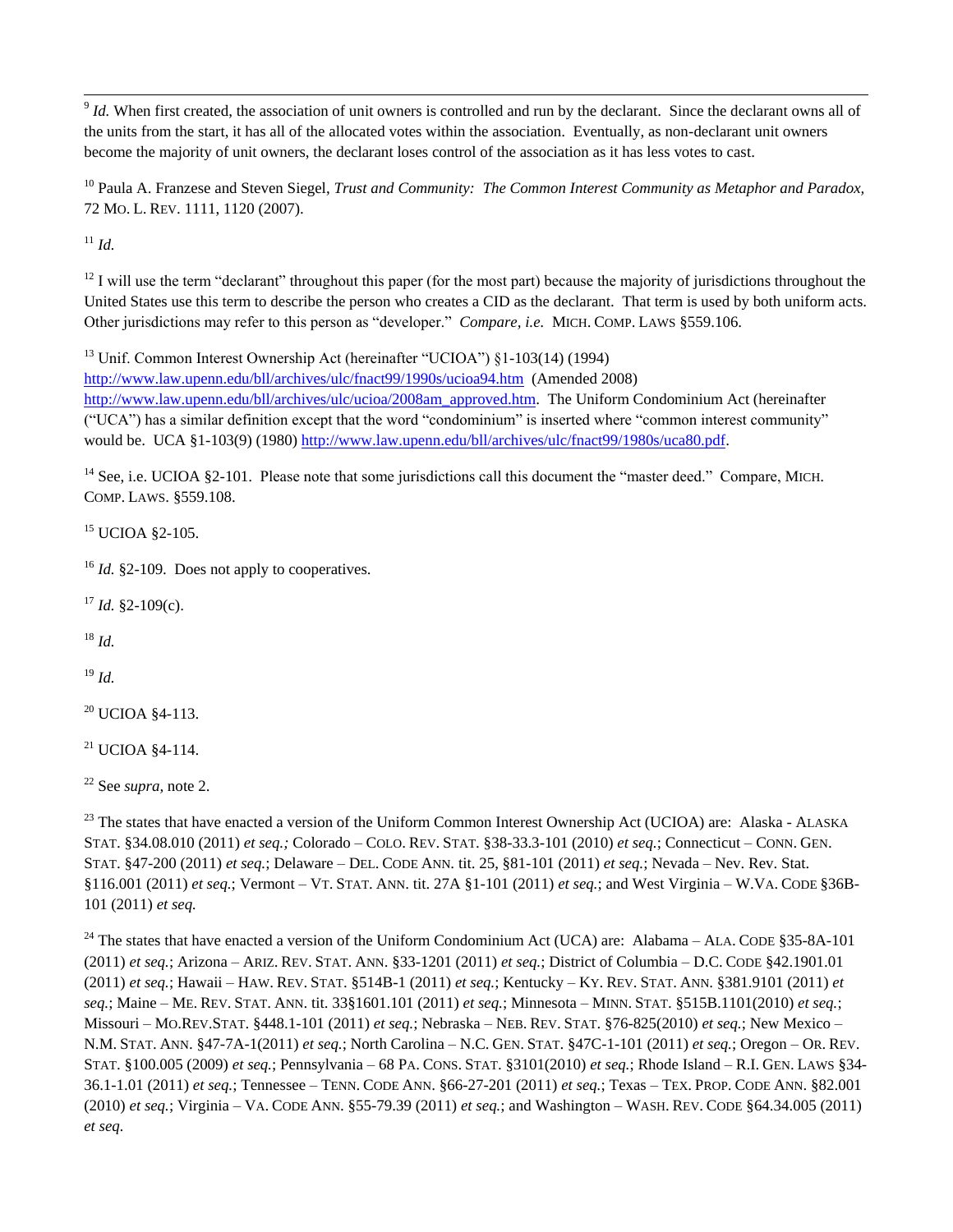$\overline{a}$ <sup>25</sup> Josh Brown, *Norfolk Condo Development Faces Foreclosure, Auction*, (February 11, 2011), [http://hamptonroads.com/2011/02/norfolk-condo-development-faces-foreclosure-auction.](http://hamptonroads.com/2011/02/norfolk-condo-development-faces-foreclosure-auction)

<sup>26</sup> "Mortgage foreclosure process" as used in this paper means any of the following: judicial foreclosure, foreclosure by advertisement, or a deed in lieu of foreclosure.

<sup>27</sup> The Uniform Condominium Act (UCA) contains a similar section with the same section number 3-104. The language is identical except were the UCIOA refers to "common interest community" the UCA refers to "condominium."

<sup>28</sup> The identical comments are found in the comments to  $83-104$  of the UCA as well.

<sup>29</sup> Comment 1 to the UCIOA and UCIOA 2008 Amendments

<sup>30</sup> *Id.* at comment 2.

 $31$  UCIOA §3-104(b)(1) which states: A transferor is not relieved of any obligation or liability arising before the transfer and remains liable for warranty obligations imposed upon him by this [Act]. Lack of privity does not deprive any unit owner from standing to maintain an action to enforce any obligation of the transferor.

 $32$  UCIOA §4-113 – express warranty of quality.

 $33$  *Id.* §4-114 – implied warranty of quality.

<sup>34</sup> *Id.* §4-115.

 $35$  *Id.* §3-104(b)(1).

<sup>36</sup> It should be noted that most declarants take on the form of a corporation or a limited liability company. When a declarant has been in a financial situation wherein the mortgagee has decided to foreclose, typically the declarant will have little to no assets nor the ability to correct any defects found in a unit. Therefore, in most cases where a mortgagee has foreclosed upon a declarant's interest in a CID, the unit owners will have very little luck in successfully pursuing the declarant to correct and/or pay for defects.

<sup>37</sup> UCIOA §3-104(c).

<sup>38</sup> *Id.* Some jurisdictions that have adopted the uniform acts have deleted the provision which allows the mortgagee to request the special declarant rights. Thus, these jurisdictions make the transfer of the special declarant rights automatic, but they allow the mortgagee the opportunity to reject them as well. *See, i.e.* ALA. CODE §35-8A-304; ARIZ. REV. STAT. ANN. §33-1244; CONN. GEN. STAT. §47-246; and MINN. STAT. §515B.3.104.

<sup>39</sup> See *supra*. Part I.

 $40$  UCIOA §3-104(e)(2). Section 3-104(e) states in part:

(e) The liabilities and obligations of a person who succeeds to special declarant rights are as follows: […]

(2) A successor to any special declarant right, other than a successor described in paragraph (3) or (4) or a successor who is an affiliate of a declarant, is subject to the obligations and liabilities imposed by this [act] or the declaration: (i) on a declarant which relate to the successor's exercise or nonexercise of

special declarant rights; or

(ii) on his transferor, other than:

(A) misrepresentations by any previous declarant;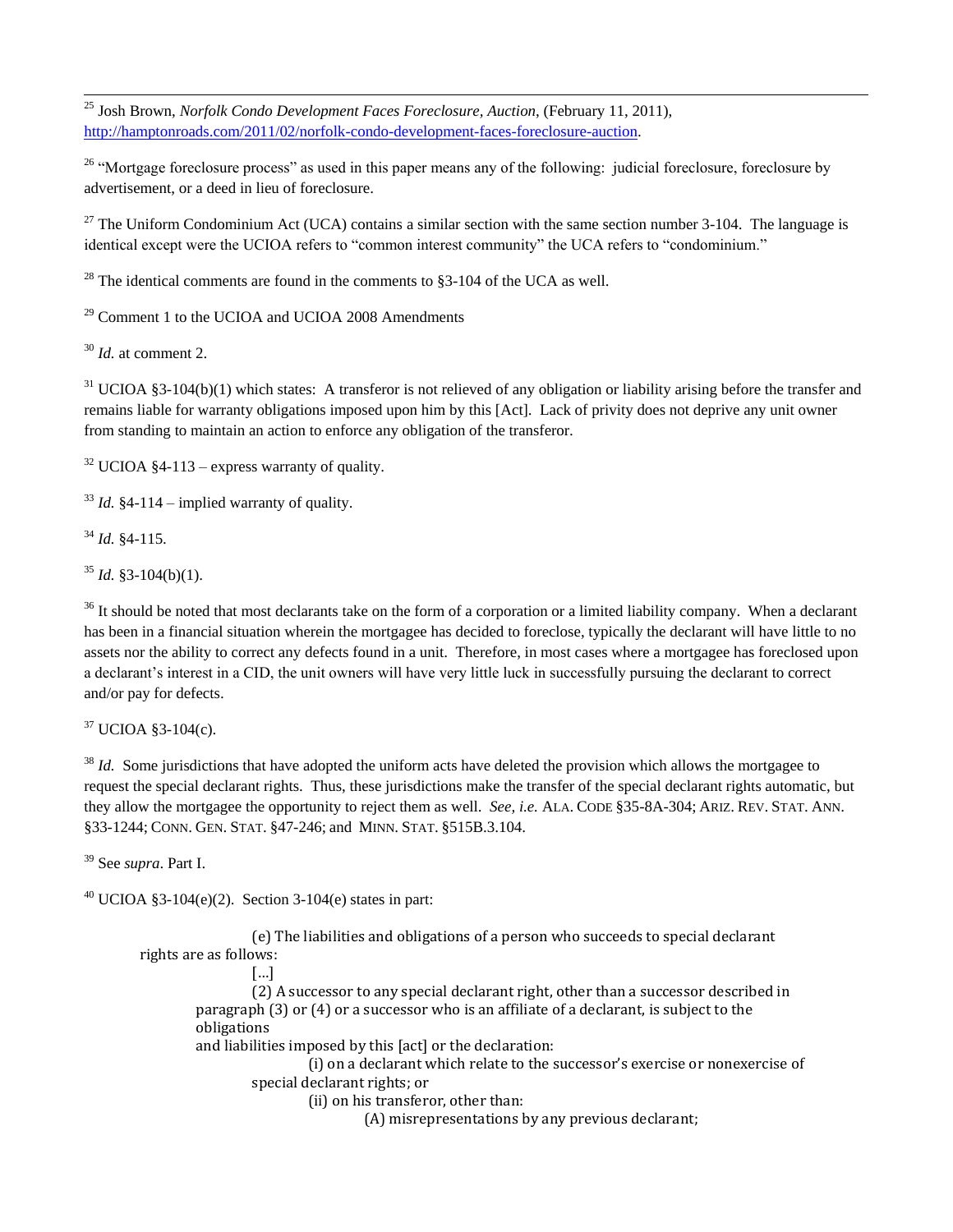(B) warranty obligations on improvements made by any previous declarant, or made before the common interest community was created; (C) breach of any fiduciary obligation by any previous declarant or his appointees to the executive board; or

(D) any liability or obligation imposed on the transferor as a result of the transferor's acts or omissions after the transfer.

(3) A successor to only a right reserved in the declaration to maintain models, sales offices, and signs …, may not exercise any other special declarant right, and is not subject to any liability or obligation as a declarant, except the obligation to provide a public offering statement , and any liability arising as a result thereof , an and obligations under Article5.

(4) A successor to all special declarant rights held by a transferor who succeeded to those rights pursuant to a deed or other instrument of conveyance in lieu of foreclosure or a judgment or instrument conveying title under subsection (c), may declare in a recorded instrument the intention to hold those rights solely for transfer to another person. Thereafter, until transferring all special declarant rights to any person acquiring title to any unit or real estate subject to development rights owned by the successor, or until recording an instrument permitting exercise of all those rights, that successor may not exercise any of those rights other than any right held by his transferor to control the executive board in […] for the duration of any period of declarant control, and any attempted exercise of those rights is void. So long as a successor declarant may not exercise special declarant rights under this subsection, the successor declarant is not subject to any liability or obligation as a declarant other than liability for his acts and omissions […].

<sup>41</sup> *Id.* §4-119.

 $\overline{a}$ 

 $42$  It has been my experience as an attorney practitioner in the area of CID development, that most declarants, in order to limit their liability, are careful in the way items are designated on the site plans and in brochures. The vast majority of items on any given site plan will be labeled "need not be built" thus a successor declarant will not be held liable under the act to build that many items if the original declarant has been careful in its labeling.

<sup>43</sup> *Id.* §3-104(e)(3) and (4). <sup>44</sup> *Id.*  <sup>45</sup> *Id.* <sup>46</sup> *Id.* §3-104(e)(3).  $47$  *Id.* §3-104(e)(4).

<sup>48</sup> *Id.*

<sup>49</sup> *Id.*

<sup>50</sup> *Id.*

 $<sup>51</sup>$  Alaska specifically addresses this issue in its version of UCIOA  $\S3-104 - ALASKA$  STAT.  $\S34.08.350(h)$ . Minnesota</sup> addresses the longevity of special declarant rights by making all special declarant rights expire 10 years after the conveyance of the first unit to a person or entity other than the declarant. MINN. STAT. §515B.3-104(i).

<sup>52</sup> ALASKA STAT. §34.08.350(h).

<sup>53</sup> *See, supra* Part II, A, paragraph 1.

<sup>54</sup> 984 A.2d 676(Conn. 2009).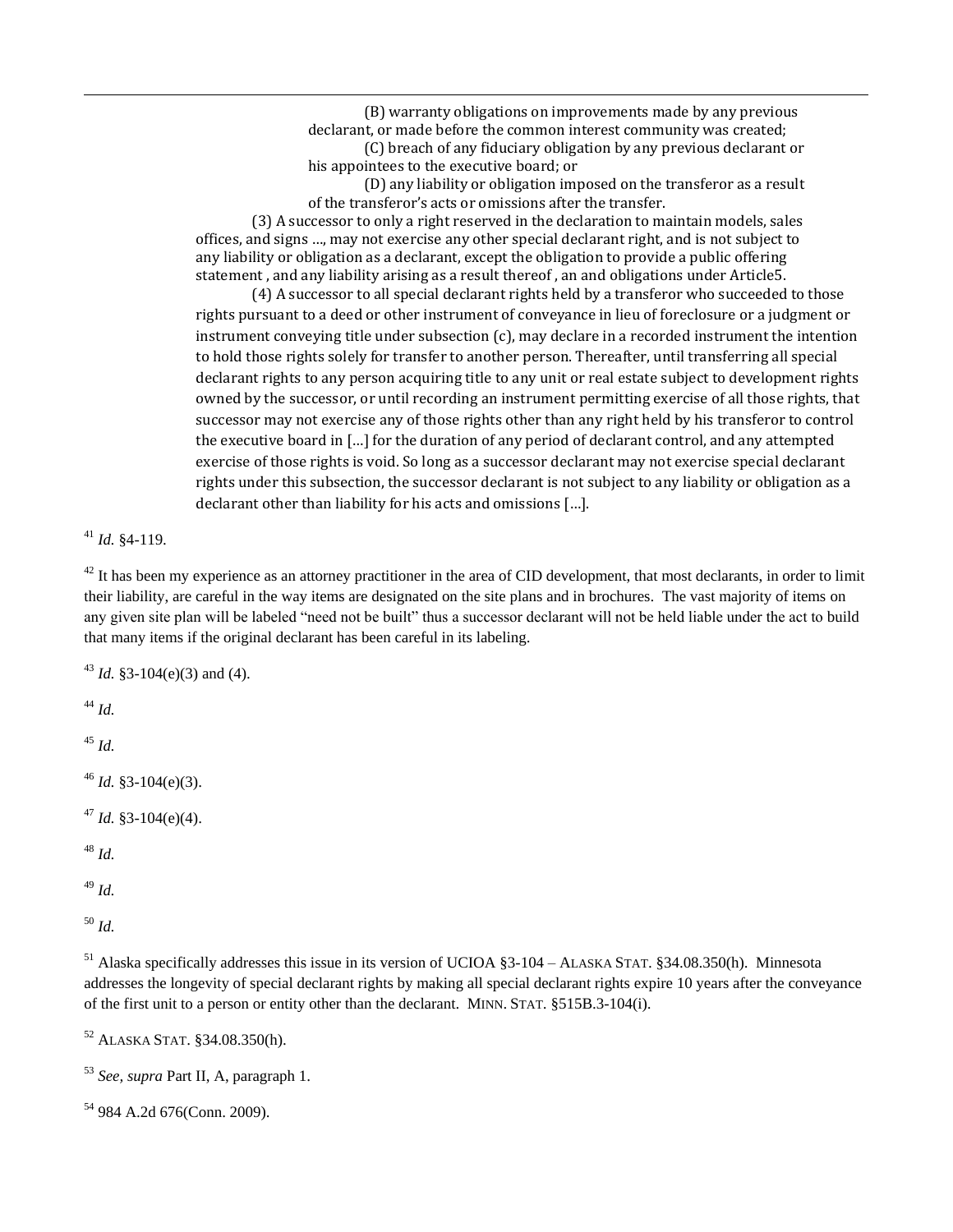|                        | $55$ <i>Id.</i> at 678.                           |
|------------------------|---------------------------------------------------|
| $^{56}$ $\mathit{Id}.$ |                                                   |
|                        | $57$ <i>Id.</i> at 679.                           |
| $^{\rm 58}$ $ld.$      |                                                   |
| $^{59}$ $\mathit{Id}.$ |                                                   |
|                        | $60$ <i>Id.</i> at 682.                           |
|                        | <sup>61</sup> 724 A.2d 389 (Pa. Commw. Ct., 1999) |
|                        | $62$ <i>Id.</i> at 391.                           |
| $^{63}$ $\mathit{Id}.$ |                                                   |
|                        | $64$ <i>Id.</i> at 392.                           |
|                        | $65$ <i>Id.</i> at 394.                           |
|                        | <sup>66</sup> 711 A.2d 1140 (R.I., 1998).         |
|                        | $67$ <i>Id.</i> at 1141.                          |
| $^{68}\,$ Id.          |                                                   |
|                        | $69$ <i>Id.</i> at 1142.                          |

<sup>70</sup> See i.e. – Arkansas – ARK. CODE ANN. §18-13-101 (2011) *et. seq.*; Idaho – IDAHO CODE ANN. §1501(2011) *et seq.*; Indiana – IND. CODE §32-25-1-1 (2011) *et seq.*; Iowa – IOWA CODE §499B.1 (2011) *et seq.;* Kansas – KAN. STAT. ANN. §58-4601 (2011) *et seq.*; Louisiana – LA. REV. STAT. ANN. §9:1121.101 (2011) *et seq.* (Louisiana could have been discussed in the discussion *supra* about the uniform act states because it has a form of the UCA; however, where section 3-104 should be found, it was left blank); Maryland – MD. CODE ANN. REAL PROP. §11-101 (2011) *et seq.*; Mississippi – MISS. CODE ANN. §89-9-1 (2011) *et seq.*; Montana – MONT. CODE ANN. §70-23-101 (2011) *et seq.*; New Hampshire – N.H. REV. STAT. ANN. §479-A:1 (2011) *et seq.*; New Jersey – N.J. STAT. ANN. §46:8B-1 (2011) *et seq.*; New York – N.Y. REAL PROP. §339-d (2011) *et seq.*; North Dakota – N.D. CENT. CODE §47-04.1-01 (2011) *et seq.*; South Carolina – S.C. CODE ANN. §27-31-10 (2011) *et seq.;* South Dakota – S.D. CODIFIED LAWS §43-15A-1 (2011) *et seq.*; and Wyoming – WYO. STAT. ANN. §34-20- 101 (2011) *et seq.*

<sup>71</sup> See, i.e. - California – CAL. CIV. CODE §1350 (2011) *et seq.* (California when it defines "declarant" it includes a persons who "succeed to special rights" CAL. CIV. CODE §1351(g); Georgia – GA. CODE ANN. §44-3-70 (2011) *et seq.* (Georgia code in defining "declarant" includes any successor in title. GA. CODE ANN. §44-3-71(13)); Illinois – 765 Ill. Comp. Stat. 605/2 (2011) and §765 ILL. COMP. STAT. §160/1-5 (2011) (Illinois also has a Distressed Condominium Statute, 765 ILL. COMP. STAT. §605/14.5 (2011) wherein it gives the court the ability to appoint a receiver when 60% of the units are in foreclosure or 50% of the units are in arrears of their assessments); Ohio – OHIO REV. CODE ANN. §5311.01 (2011) *et seq.*(Ohio Condominium Property Act defines developer to include a successor that stands in the developers shoes, OHIO REV. CODE ANN. §5311.25); Oklahoma – OKLA. STAT. tit. 60 §501 (2011) *et seq.* (defines declarant to include successors who have been granted and assumed responsibilities reserved to the declarant in the declaration, OKLA. STAT. tit. 60 §503); Utah – UTAH CODE ANN. §57-8-1 (2011) *et seq.* (defines declarant to include "any successors of the persons referred to in this subsection who come to stand in the same relation to the condominium project as their predecessors." UTAH CODE ANN. §57-8-3); and Wisconsin – WIS. STAT. §703.01 (2011) *et seq.* ("A declarant may assign his or her rights and obligations as a declarant under this chapter by recording an amendment to the declaration that includes the assignment and an acceptance of the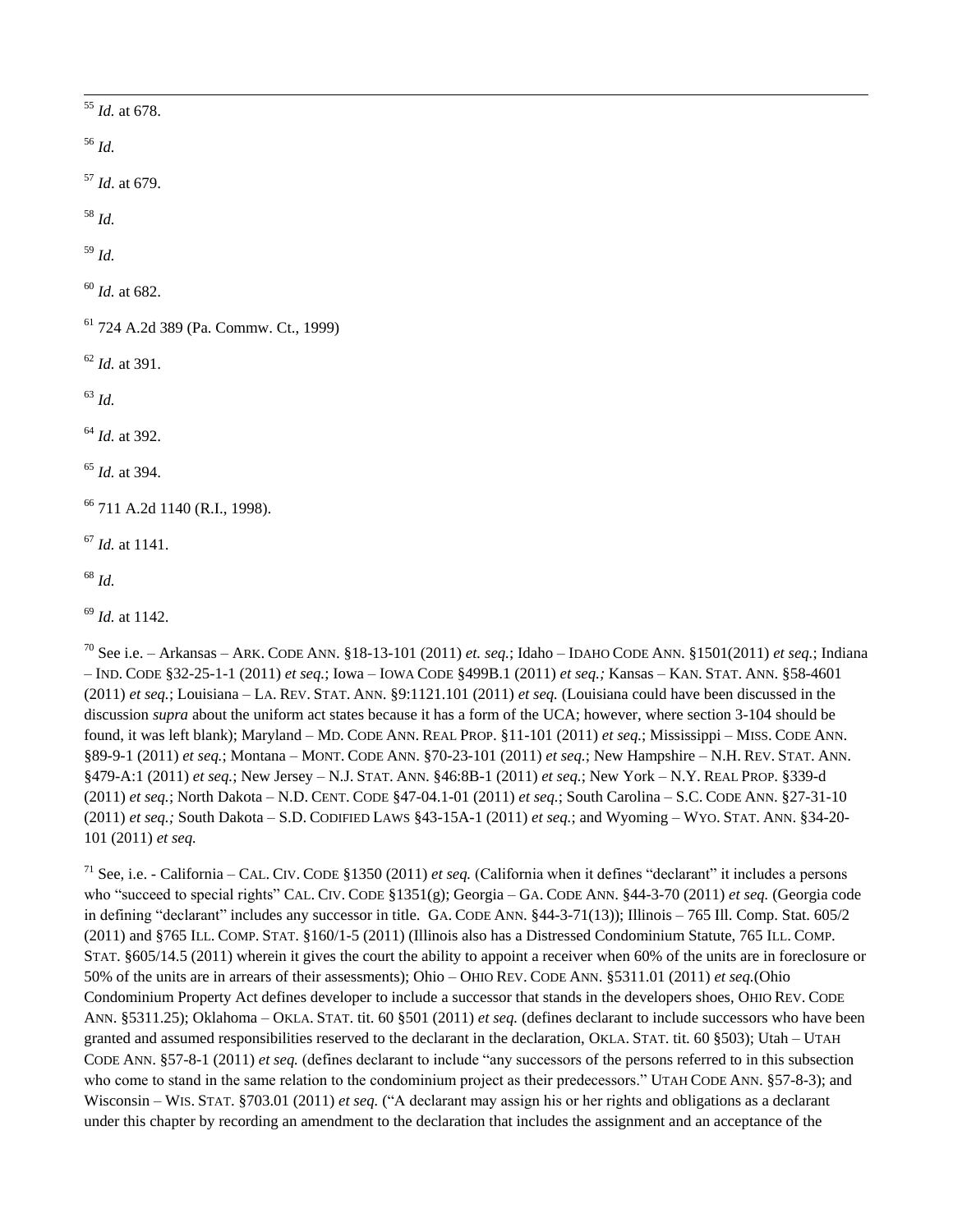assignment that is signed by the assignee and acknowledged. A declarant may not assign under this subsection less than all of his or her rights and obligations as a declarant under this chapter." WIS. STAT. §703.09(4)).

 Florida uses the term "developer" as opposed to "declarant" in its Condominium Act. FLA. STAT. §718.101 *et seq.* For this discussion of Florida law, I will use the term "developer."

<sup>73</sup> OFFICE OF THE ATTY. GEN. OF FLORIDA, 1977, NO. AGO 77-13 (February 8, 1977).

FLA. STAT. §718.701 (2011) *et seq.*

*Id.* §718.702.

FLA. STAT. §718.703(1).

*Id*. §718.703(2).

*Id*. §718.704.

*Id.*

 $\overline{a}$ 

 *Id.* and FLA. STAT. § 718.707. The Distressed Condominium Relief Act will sunset on July 1, 2012. It should be noted that there can be more than one bulk buyer in a single condominium development.

FLA. STAT. §718.704(5).

*Id*. §718.104.

*Id.* §718.704(4).

*Id.* §726.102(7).

<sup>85</sup> MASS. GEN. LAWS ch. 183A§22. I will use the term "developer" in this discussion of Massachusetts law since that is the word used in the statute.

663 N.E. 2d 811 (Mass., 1996).

*Id.* at 812.

*Id.*

*Id.* at 813.

*Id.*

*Id.*

*Id.* at 814.

*Id.*

*Maloney v. Boston Five Cents Savings Bank, FSB,* 1997 Mass. Super. LEXIS 592.

 A person that creates a condominium in Michigan is referred to as the "developer" as opposed to other jurisdictions which refer to that person as the declarant. MICH. COMP. LAWS §559.106(2).

MICH. COMP. LAWS §559.235(1).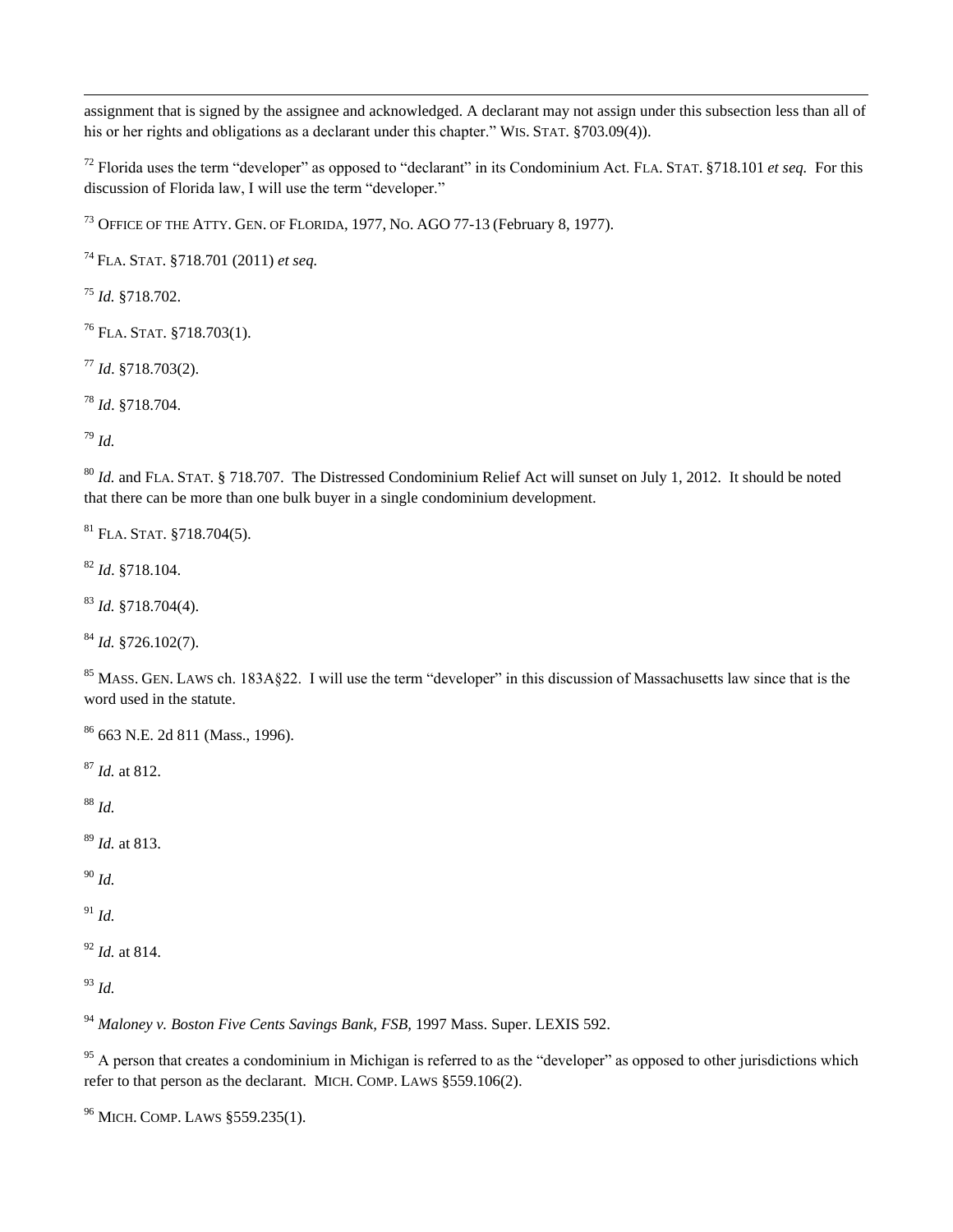$97$  It should be noted that a person can become a successor developer when they acquire title to any 10 units within a CID. They do not have to receive title from the original developer. In a large CID, it is possible to have one mortgage lender hold mortgages on over 10 units in a single CID. In the event that the individual unit owner defaults and the mortgage lender forecloses on 10 units within a single CID, that mortgagee becomes a successor developer as defined by the act even though those units were not developer owned units. Given the rate of foreclosures in the State of Michigan, this scenario is not very farfetched.

<sup>98</sup> MICH. COMP. LAWS §559.235(2)(a).

<sup>99</sup> MICH. COMP. LAWS §559.184a. This disclosure statement must contain the following information: the names and addresses of the developer, its prior experience with the development of condominiums, the names and addresses of the builder and real estate broker, an estimated budget for the association of co-owners, disclosure of any express warranties, an explanation as to whether the condominium may be expanded or contracted, identification of all structures that are labeled "must be built" or "need not built," and an explanation of the escrow arrangement.

<sup>100</sup> MICH. COMP. LAWS §559.235(2)(b).

<sup>101</sup> *Id.*

 $\overline{a}$ 

<sup>102</sup> MICH. COMP. LAWS §559.235(3).

<sup>103</sup> MICH. COMP. LAWS §559.235(4).

<sup>104</sup> MICH. COMP. LAWS §559.235(5).

 $105$  In my practice as a community association lawyer in Michigan, I have seen this happen. Lenders with mortgages on 10 or more units within a single condominium development are just letting those units sit without foreclosing.

<sup>106</sup> 106 P.3d 401 (Idaho, 2005).

<sup>107</sup> *Id.*

```
108 692 N.E.2d 402 (Ill. Ct. App., 1998).
```
<sup>109</sup> *Id.*

<sup>110</sup> 633 A.2d 1060 (N.J. Super. Ct. Law Div., 1993).

 $111$  *Id.* at 1062.

<sup>112</sup> *Id.*

<sup>113</sup> *Id.*

<sup>114</sup> *Id.* at 1063.

 $^{115}$  *Id.* 

<sup>116</sup> *Id.* at 1064.

 $117$  *Id.* at 1065.

<sup>118</sup> 512 N.E.2d 316 (Ohio, 1987).

<sup>119</sup> *Id.* at 319.